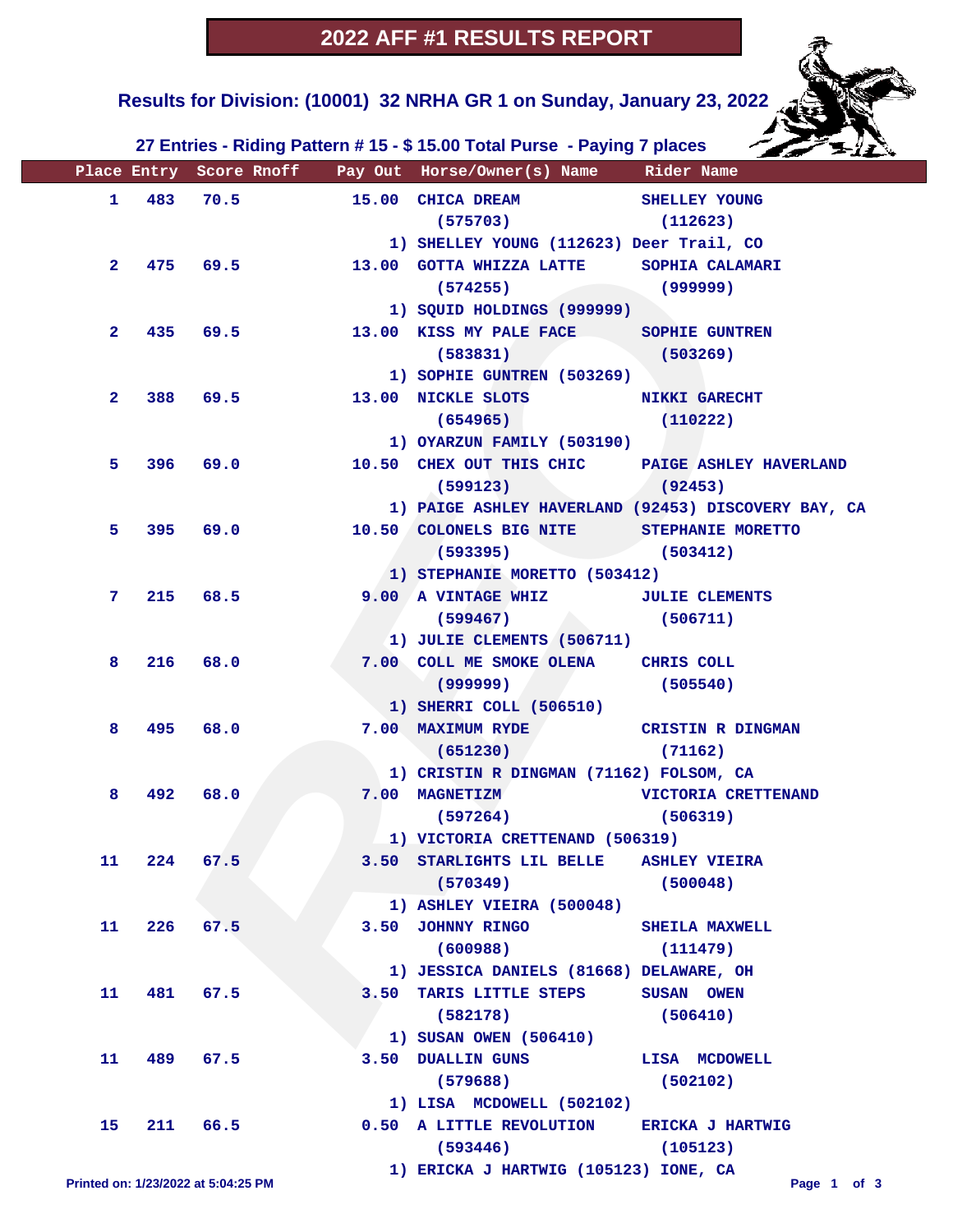## **2022 AFF #1 RESULTS REPORT**

 **Results for Division: (10001) 32 NRHA GR 1 on Sunday, January 23, 2022** 

 **27 Entries - Riding Pattern # 15 - \$ 15.00 Total Purse - Paying 7 places**

|                 |     |               |      | Place Entry Score Rnoff Pay Out Horse/Owner(s) Name Rider Name |                        |  |  |  |
|-----------------|-----|---------------|------|----------------------------------------------------------------|------------------------|--|--|--|
| 15              |     | 461 66.5      |      | 0.50 TWO SMOKING BARRELS MAKENNA CLARENBACH                    |                        |  |  |  |
|                 |     |               |      | $(585111)$ (504555)                                            |                        |  |  |  |
|                 |     |               |      | 1) MAKENNA CLARENBACH (504555)                                 |                        |  |  |  |
| 17              |     | $476$ 66.0    |      | $0.00$ BAILEY.                                                 | <b>SOPHIA CALAMARI</b> |  |  |  |
|                 |     |               |      | (999999)                                                       | (999999)               |  |  |  |
|                 |     |               |      | 1) ERIC LAPORTE (25335) CLEMENTS, CA                           |                        |  |  |  |
| 18              |     | 398 65.5      |      | 0.00 SHEZA WIMPY LENA CHRISTINA D SMITH                        |                        |  |  |  |
|                 |     |               |      | $(658685)$ (506466)                                            |                        |  |  |  |
|                 |     |               |      | 1) CHRISTINA D SMITH (506466)                                  |                        |  |  |  |
| 19              |     | 222 65.0      | 0.00 | IMA DREAMY MAGNUM JOEY JACKLYN BEAK                            |                        |  |  |  |
|                 |     |               |      | (594564)                                                       | (109938)               |  |  |  |
|                 |     |               |      | 1) JOEY JACKLYN BEAK (109938) COMPTCHE, CA                     |                        |  |  |  |
| 20              |     | 399 64.5      |      | 0.00 GUNNACHICYA                                               | <b>TARA FOLEY</b>      |  |  |  |
|                 |     |               |      | (579752)                                                       | (506353)               |  |  |  |
|                 |     |               |      | 1) TARA FOLEY (506353)                                         |                        |  |  |  |
| 20              |     | 217 64.5      |      | 0.00 STEPPIN OUT SMOKIN SHERRI COLL                            |                        |  |  |  |
|                 |     |               |      | (584419)                                                       | (506510)               |  |  |  |
|                 |     |               |      | 1) T. MICHAEL BILLINGS (26001) BILLINGS, MT                    |                        |  |  |  |
| 22              |     | 401 63.5      |      | 0.00 XTRA BAMSTEP EMILY BASSETT                                |                        |  |  |  |
|                 |     |               |      | (578800)                                                       | (502813)               |  |  |  |
|                 |     |               |      | 1) EMILY BASSETT (502813)                                      |                        |  |  |  |
| 23              | 205 | 60.0          |      | 0.00 TCR GONE N DUNIT JAMES SPEAR                              |                        |  |  |  |
|                 |     |               |      | (597812)                                                       | (506745)               |  |  |  |
|                 |     |               |      | 1) ISABELLE ORD (105816) MORAGA, CA                            |                        |  |  |  |
| 24              | 457 | 00.0          |      | 0.00 LITTLE GOLD FANCY AMBER BRUNCK                            |                        |  |  |  |
|                 |     |               |      | (534609)                                                       | (44397)                |  |  |  |
|                 |     |               |      | 1) AMBER BRUNCK (44397) BRENTWOOD, CA                          |                        |  |  |  |
| 24              | 432 | 00.0          |      | 0.00 WORKING IN HOLLYWOOD SUE DARCY                            |                        |  |  |  |
|                 |     |               |      | (568835)                                                       | (504767)               |  |  |  |
|                 |     |               |      | 1) SUE DARCY (504767)                                          |                        |  |  |  |
| 26 <sub>2</sub> |     | 204 Scratched |      | 0.00 GUNNA GET TIPSY ISABELLE ORD                              |                        |  |  |  |
|                 |     |               |      | (604280)                                                       | (105816)               |  |  |  |
|                 |     |               |      | 1) ISABELLE ORD (105816) MORAGA, CA                            |                        |  |  |  |
| 27              |     | 455 Scratched |      | 0.00 SHINES RED GIRL                                           | <b>EMMA MCNABB</b>     |  |  |  |
|                 |     |               |      | (590091)                                                       | (112909)               |  |  |  |
|                 |     |               |      | 1) EMMA MCNABB (112909), OK                                    |                        |  |  |  |
|                 |     |               |      |                                                                |                        |  |  |  |
|                 |     |               |      |                                                                |                        |  |  |  |

**Amount due to NRHA = 0.00**

**Show Secretary: \_\_\_\_\_\_\_\_\_\_\_\_\_\_\_\_\_\_\_\_\_\_\_\_\_\_\_\_\_\_\_\_\_\_**

 **ATTENTION... This class may not be fully scored**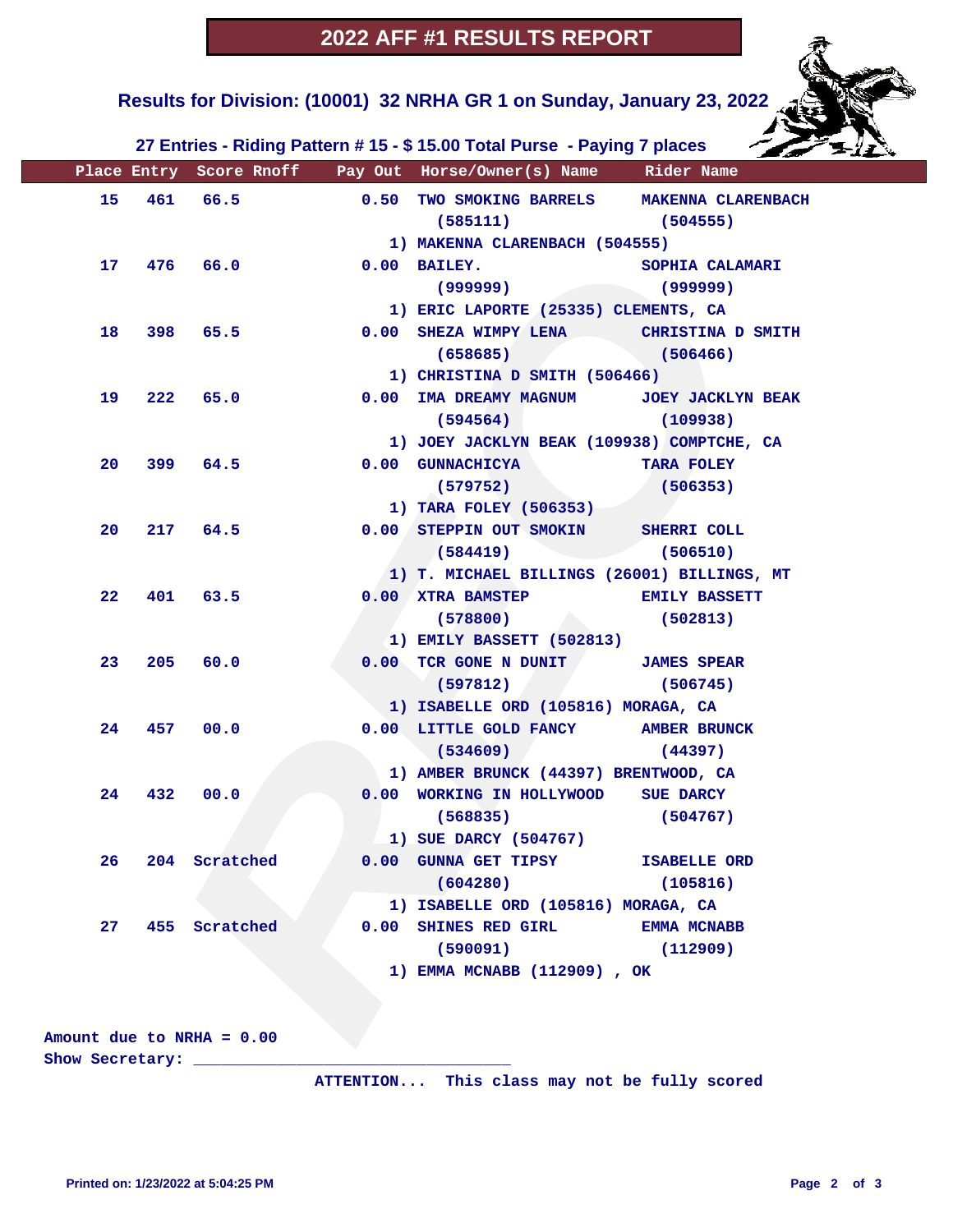# **2022 AFF #1 RESULTS REPORT**

 **NRHA Calculations for Division: (10001) 32 NRHA GR 1 on Sunday, January 23, 20** 

| Entry Fee             | 25.00                                               |
|-----------------------|-----------------------------------------------------|
|                       | $\mathbf x$                                         |
| <b>Total Entries</b>  | 27                                                  |
|                       | ÷                                                   |
| (A) Gross Entry Fees  | 675.00                                              |
| Trophy Cost           | 0.00                                                |
|                       | ÷                                                   |
| (B) Gross Entry Fees  | 675.00                                              |
|                       |                                                     |
| (C) Due to NRHA [ 0%] | 0.00                                                |
|                       | Ξ                                                   |
| (D) Net Entry Fees    | 675.00                                              |
|                       |                                                     |
| (E) Retainage         | 675.00                                              |
|                       |                                                     |
| (F) Amount To Purse   | 0.00                                                |
|                       | +                                                   |
| Added Money           | 0.00                                                |
| Total Purse           | Ξ<br>0.00                                           |
|                       |                                                     |
|                       |                                                     |
|                       | ATTENTIONTotal Payout and Total Purse are not equal |
|                       |                                                     |
|                       |                                                     |
|                       |                                                     |
|                       |                                                     |
|                       |                                                     |
|                       |                                                     |
|                       |                                                     |
|                       |                                                     |
|                       |                                                     |
|                       |                                                     |
|                       |                                                     |
|                       |                                                     |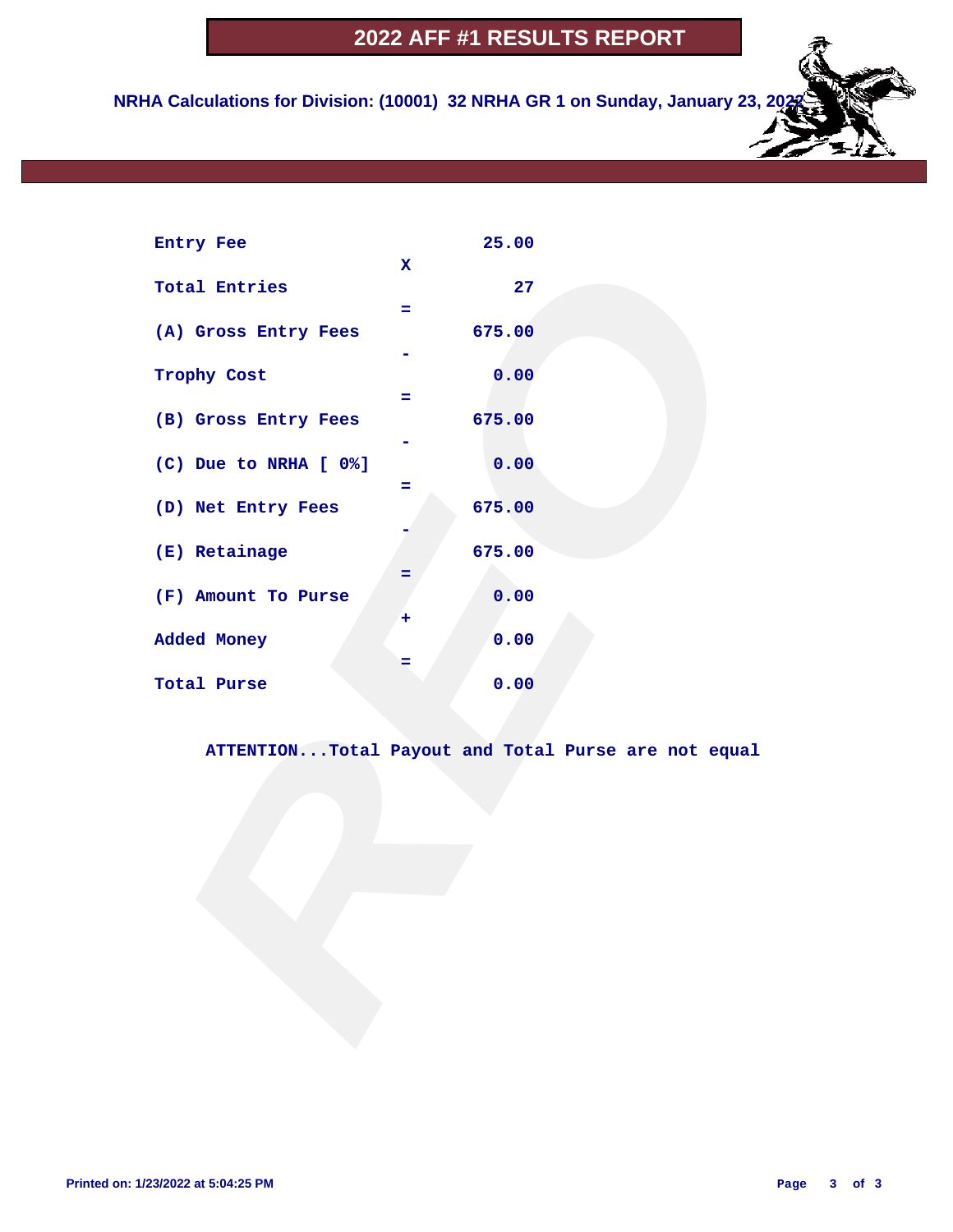**Results for Division: (10002) 33 NRHA GR 2 on Sunday, January 23, 2022** 

 **9 Entries - Riding Pattern # 15 - \$ 9.00 Total Purse - Paying 3 places**

|                   |     |                             |                             | Place Entry Score Rnoff Pay Out Horse/Owner(s) Name Rider Name |               |
|-------------------|-----|-----------------------------|-----------------------------|----------------------------------------------------------------|---------------|
| $\mathbf{1}$      |     | 483 70.5                    |                             | 9.00 CHICA DREAM                                               | SHELLEY YOUNG |
|                   |     |                             |                             | $(575703)$ $(112623)$                                          |               |
|                   |     |                             |                             | 1) SHELLEY YOUNG (112623) Deer Trail, CO                       |               |
|                   |     | 2 388 69.5                  |                             | 7.50 NICKLE SLOTS NIKKI GARECHT                                |               |
|                   |     |                             |                             | (654965)                                                       | (110222)      |
|                   |     |                             |                             | 1) OYARZUN FAMILY (503190)                                     |               |
| $\mathbf{2}$      |     | 435 69.5                    |                             | 7.50 KISS MY PALE FACE SOPHIE GUNTREN                          |               |
|                   |     |                             |                             | $(583831)$ (503269)                                            |               |
|                   |     |                             |                             | 1) SOPHIE GUNTREN (503269)                                     |               |
| $\overline{4}$    |     | 395 69.0                    |                             | 6.00 COLONELS BIG NITE STEPHANIE MORETTO                       |               |
|                   |     |                             |                             | (593395)                                                       | (503412)      |
|                   |     |                             |                             | 1) STEPHANIE MORETTO (503412)                                  |               |
| 5.                | 492 | 68.0                        |                             | 5.00 MAGNETIZM VICTORIA CRETTENAND                             |               |
|                   |     |                             |                             | (597264)                                                       | (506319)      |
|                   |     |                             |                             | 1) VICTORIA CRETTENAND (506319)                                |               |
| 6 -               |     | 489 67.5                    |                             | 4.00 DUALLIN GUNS LISA MCDOWELL                                |               |
|                   |     |                             |                             | (579688)                                                       | (502102)      |
|                   |     |                             |                             | 1) LISA MCDOWELL (502102)                                      |               |
| 7                 |     | 401 63.5                    |                             | 3.00 XTRA BAMSTEP EMILY BASSETT                                |               |
|                   |     |                             |                             | (578800)                                                       | (502813)      |
|                   |     |                             |                             | 1) EMILY BASSETT (502813)                                      |               |
| 8                 |     | 204 Scratched               |                             | 0.00 GUNNA GET TIPSY ISABELLE ORD                              |               |
|                   |     |                             |                             | (604280)                                                       | (105816)      |
|                   |     |                             |                             | 1) ISABELLE ORD (105816) MORAGA, CA                            |               |
| 9                 |     | 400 Scratched               |                             | 0.00 NIGHT TIME SPOOK ELIZABETH ATKINS                         |               |
|                   |     |                             |                             | $(584555)$ (59365)                                             |               |
|                   |     |                             |                             | 1) ELIZABETH ATKINS (69365) HALF MOON BAY, CA                  |               |
|                   |     |                             |                             |                                                                |               |
|                   |     |                             |                             |                                                                |               |
|                   |     | Amount due to NRHA = $0.00$ |                             |                                                                |               |
| Show Secretary: _ |     |                             |                             |                                                                |               |
|                   |     |                             | $\mathtt{ATTENTION} \ldots$ | This class may not be fully scored                             |               |
|                   |     |                             |                             |                                                                |               |
|                   |     |                             |                             |                                                                |               |
|                   |     |                             |                             |                                                                |               |
|                   |     |                             |                             |                                                                |               |
|                   |     |                             |                             |                                                                |               |
|                   |     |                             |                             |                                                                |               |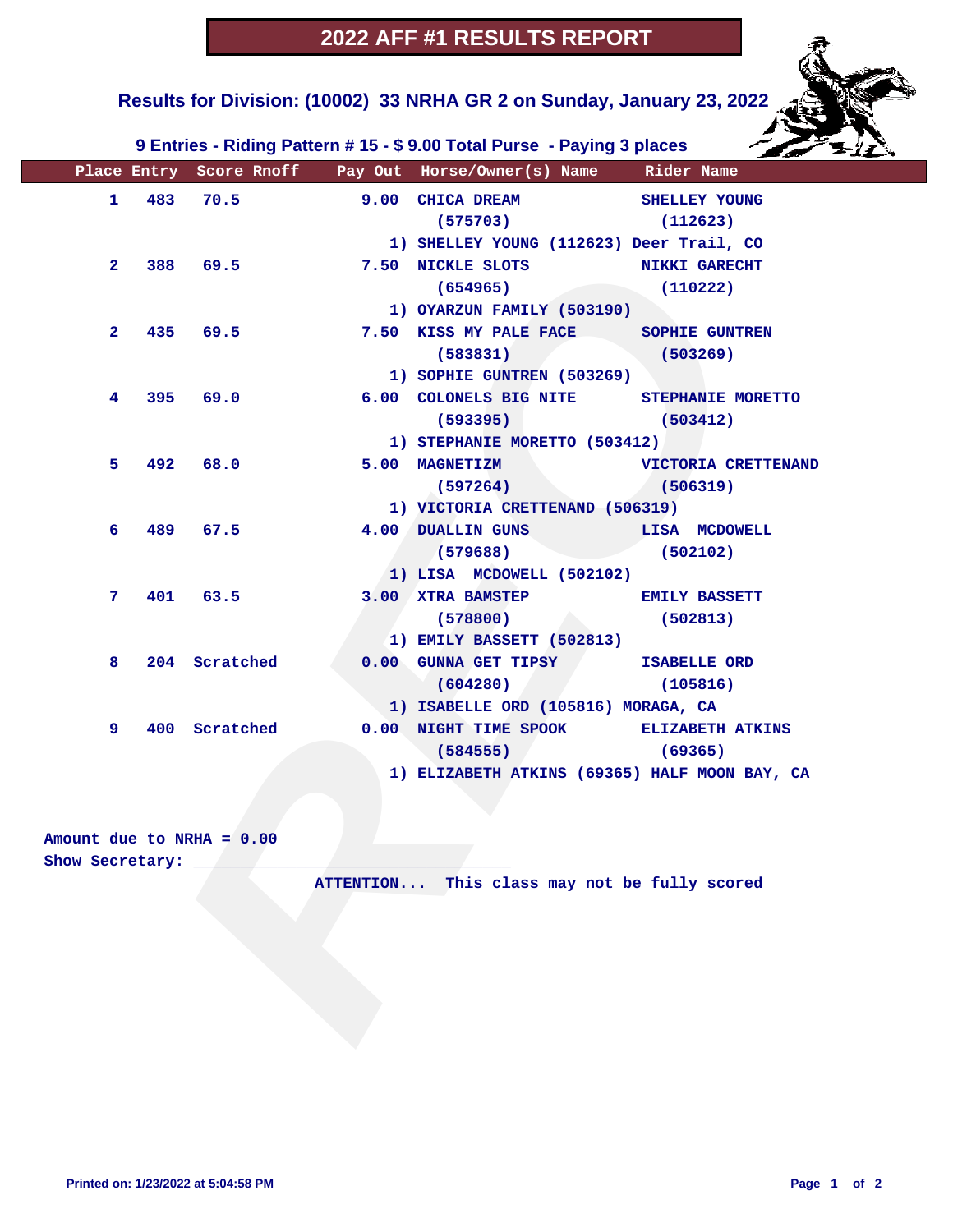# **2022 AFF #1 RESULTS REPORT**

 **NRHA Calculations for Division: (10002) 33 NRHA GR 2 on Sunday, January 23, 20** 

| Entry Fee             | 25.00                                               |
|-----------------------|-----------------------------------------------------|
|                       | $\mathbf x$                                         |
| <b>Total Entries</b>  | 9                                                   |
|                       | ÷                                                   |
| (A) Gross Entry Fees  | 225.00                                              |
|                       |                                                     |
| Trophy Cost           | 0.00                                                |
|                       | $=$                                                 |
| (B) Gross Entry Fees  | 225.00                                              |
|                       |                                                     |
| (C) Due to NRHA [ 0%] | 0.00                                                |
|                       | Ξ                                                   |
| (D) Net Entry Fees    | 225.00                                              |
|                       |                                                     |
| (E) Retainage         | 225.00                                              |
|                       |                                                     |
| (F) Amount To Purse   | 0.00                                                |
|                       | +                                                   |
| Added Money           | 0.00                                                |
|                       | Ξ                                                   |
| Total Purse           | 0.00                                                |
|                       |                                                     |
|                       |                                                     |
|                       | ATTENTIONTotal Payout and Total Purse are not equal |
|                       |                                                     |
|                       |                                                     |
|                       |                                                     |
|                       |                                                     |
|                       |                                                     |
|                       |                                                     |
|                       |                                                     |
|                       |                                                     |
|                       |                                                     |
|                       |                                                     |
|                       |                                                     |
|                       |                                                     |
|                       |                                                     |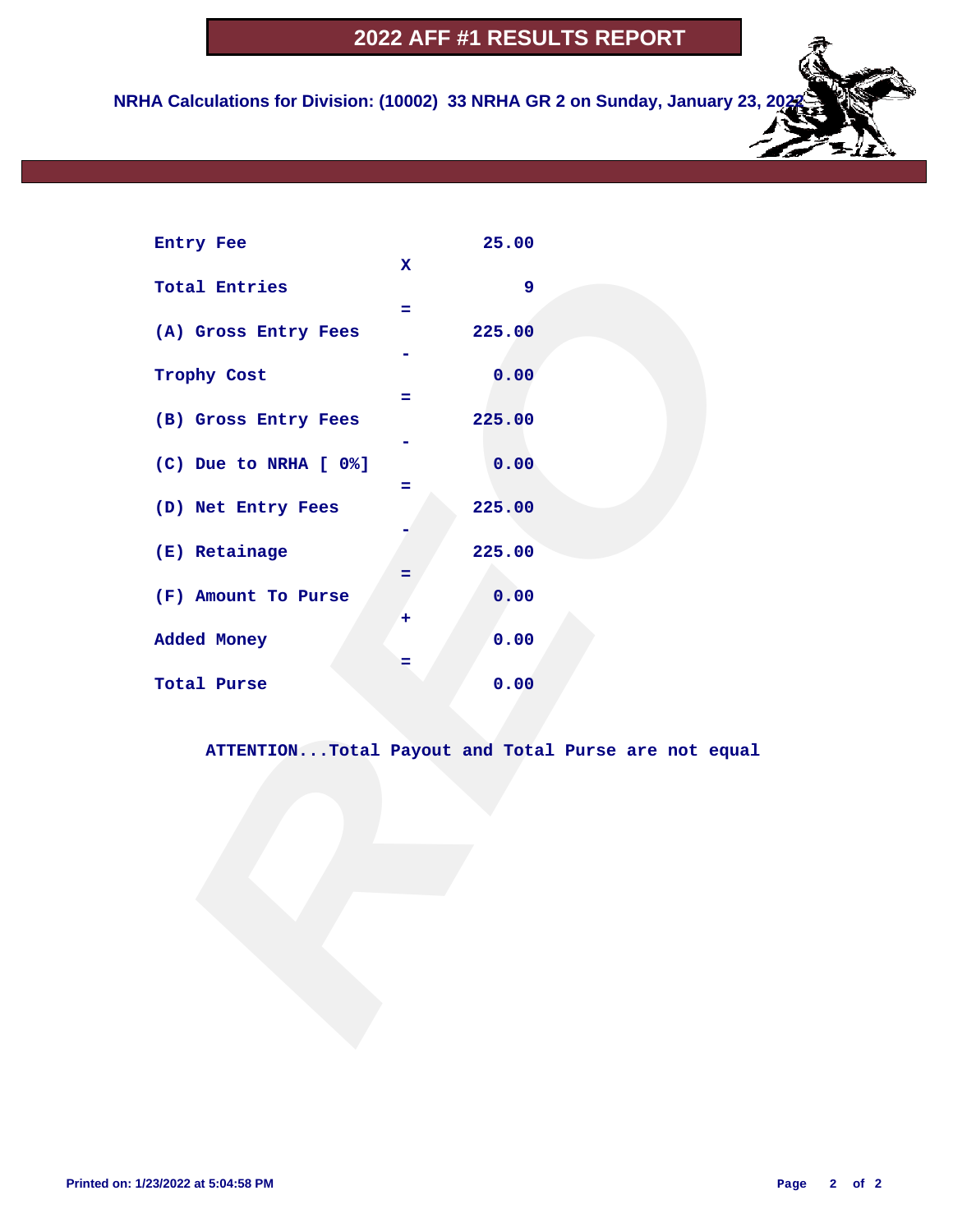#### NRHA Judges Score Card

Judge: H. MOOVe

Pattern: 15 Date: 1/23/2022 Class: 14 Event: 2022 WCRHA AFF #1 Maneuver Scores: -1 1/2 Extremely Poor -1 Very Poor -1/2 Poor 0 Correct +1/2 Good +1 Very Good +1 1/2 Excellent  $RS$   $LS$ LCFSF REBSF RRG LRB  $5.8$ MANEUVER DESCRIPTION PENALTY  $\overline{c}$ 3 5  $\sqrt{6}$ 7 8 TOTAL  $\mathbbm{1}$  $\sqrt{4}$ MANEUVER X SCORE EXH# PENALTY DRAW ۷2  $bb4$  $-\sqrt{2}$  $211$ SCORE 1 69  $bD$  $6712$ SCORE DRAW EXH# PENALTY  $P2 \times$  $\overline{2}$  $-\frac{1}{2}$  $4\frac{1}{2}$  $63/2$  $-\frac{y}{2}$ SCORE  $\circ$  $\circ$ O O  $\overline{2}$ 401 68 69 **SCORE** EXH# PENALTY DRAW 68  $-\frac{1}{2}$  $-\frac{V}{2}$ O  $\overline{3}$ 495 SCORE ◯ ◯  $69$ SCORE PENALTY DRAW EXH#  $-\frac{1}{2}$ 66/2  $\frac{1}{2}$ Ô 0  $-1$ O SCORE  $-\lambda$ 4 461  $67\frac{1}{2}$ 68 69 SCORE EXH# PENALTY DRAW  $-\frac{1}{2}$ 69  $-\gamma_{2}$  $\circ$ 0 SCORE 5 395 ◯ ◯ SCORE DRAW EXH# PENALTY  $70\frac{1}{2}$  $+\frac{1}{2}$ O 0  $\bigcirc$ SCORE  $\bigcirc$  $6\phantom{.}6$ 483 SCORE PENALTY DRAW EXH#  $-\frac{1}{2}$ 66  $-\frac{\gamma}{\sqrt{2}}$  $-\lambda$  $-\frac{1}{2}$  $-y_{2}$  $-1$  $\overline{\gamma}$ SCORE 476 ∕ℶ  $68$ 67 69 SCORE DRAW FXH# PENALTY ATS SCORE SCORE  $\lambda$ PENALTY EXH# DRAW  $67\frac{1}{2}$  $\mathfrak{D}$ O 0 ◯ ∩ C SCORE  $\overline{Q}$ 224 SCORE EXH# PENALTY DRAW 68  $-\frac{1}{2}$ O - 3 ろ  $\circ$  $\sigma$ 492 SCORE 10  $\mathcal{C}$ Marie Vocourt Judge's Signature: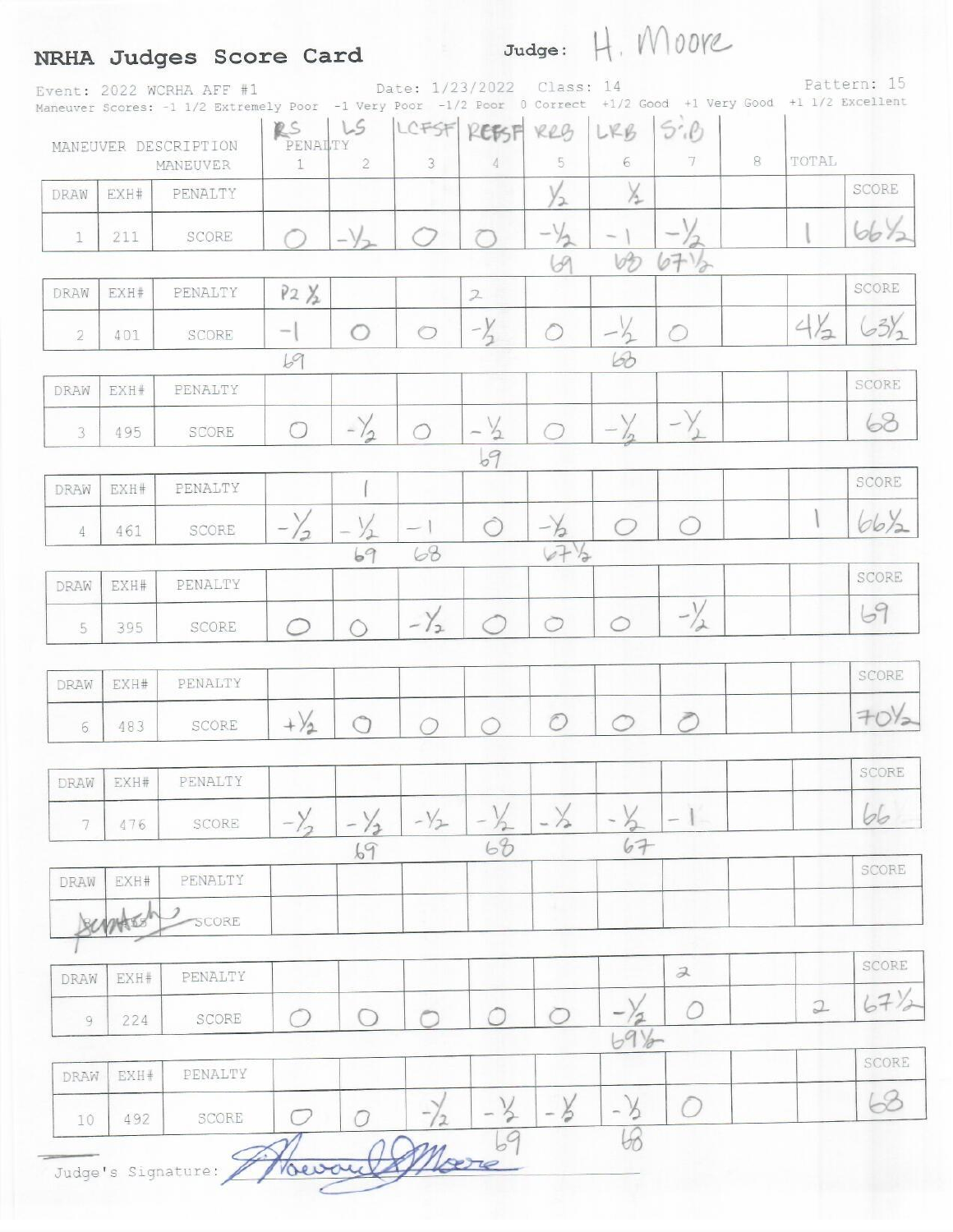### NRHA Judges Score Card

Judge: H Moore

Pattern: 15 Date: 1/23/2022 Class: 14 Event: 2022 WCRHA AFF #1 Maneuver Scores: -1 1/2 Extremely Poor -1 Very Poor -1/2 Poor 0 Correct +1/2 Good +1 Very Good +1 1/2 Excellent LOFSF REFSF RRB LRB 15B LS **MANEUVER** RS DESCRIPTION **PRNATTY** 8 TOTAL 5 6  $\overline{7}$ 3  $\overline{2}$  $\overline{4}$ MANEUVER 1 SCORE PENALTY DRAW EXH#  $P2$  $65$  $-\frac{1}{2}$  $-\frac{1}{2}$  $-\frac{1}{2}$ SCORE - 1 11 222  $67$  $68$ 69 SCORE X DRAW EXH# PENALTY  $67%$  $\frac{1}{2}$  $-\frac{1}{2}$  $-\frac{1}{2}$ ∂  $-1$ SCORE ◯ 12 481  $b\theta$ 69 SCORE  $\frac{1}{2}$ PENALTY  $\mathbb{I}$  $\mathbf{I}$ EXH# DRAW  $676$  $2)$  $-\sqrt{2}$  $+\frac{1}{2}$ O O O  $13$ 489 SCORE  $70\frac{1}{2}$  $70$ SCORE EXH# PENALTY  $\frac{1}{2}$  $V_{\rm{m}}$ DRAW  $\frac{1}{2}$  $15\frac{1}{2}$  $\mathbf{I}$  $-36$  $-\frac{1}{2}$  $-1$ SCORE 14 398 60 69 SCORE  $3X$ X PENALTY DRAW EXH# 4  $U+\frac{1}{2}$  $-\frac{1}{2}$  $-\frac{1}{2}$  $-\frac{1}{2}$ O SCORE 217 ◯ 15  $69$  $68\%$ SCORE DRAW EXH# PENALTY  $69\%$  $+\sqrt{2}$  $-\frac{1}{2}$  $+\frac{1}{2}$  $\mathcal{S}_{\mathbf{2}}$ SCORE 16 435 69 69 SCORE  $\frac{1}{2}$ 5 PENALTY  $\times$ DRAW EXH#  $-\frac{1}{2}$ 60 6  $-1$  $-1$ O  $-$ SCORE 205 17  $bb$ 67 68 SCORE PENALTY ∂ DRAW EXH#  $-\frac{1}{2}$  $-\sqrt{2}$ O  $\circ$  $-\frac{1}{2}$  $-1/$  $-\frac{1}{2}$ 0 0 SCORE 18 432 SCORE  $\frac{1}{2}$ EXH# PENALTY DRAW  $\frac{1}{2}$  $67$  $-\frac{1}{2}$ 玍 O SCORE ○ 226 19 63 SCORE EXH# PENALTY  $\mathbf{I}$ DRAW C  $\frac{1}{2}$ 今  $-1$  $\sim$  $-1$ SCORE 457 20 Noore Howaic Judge's Signature